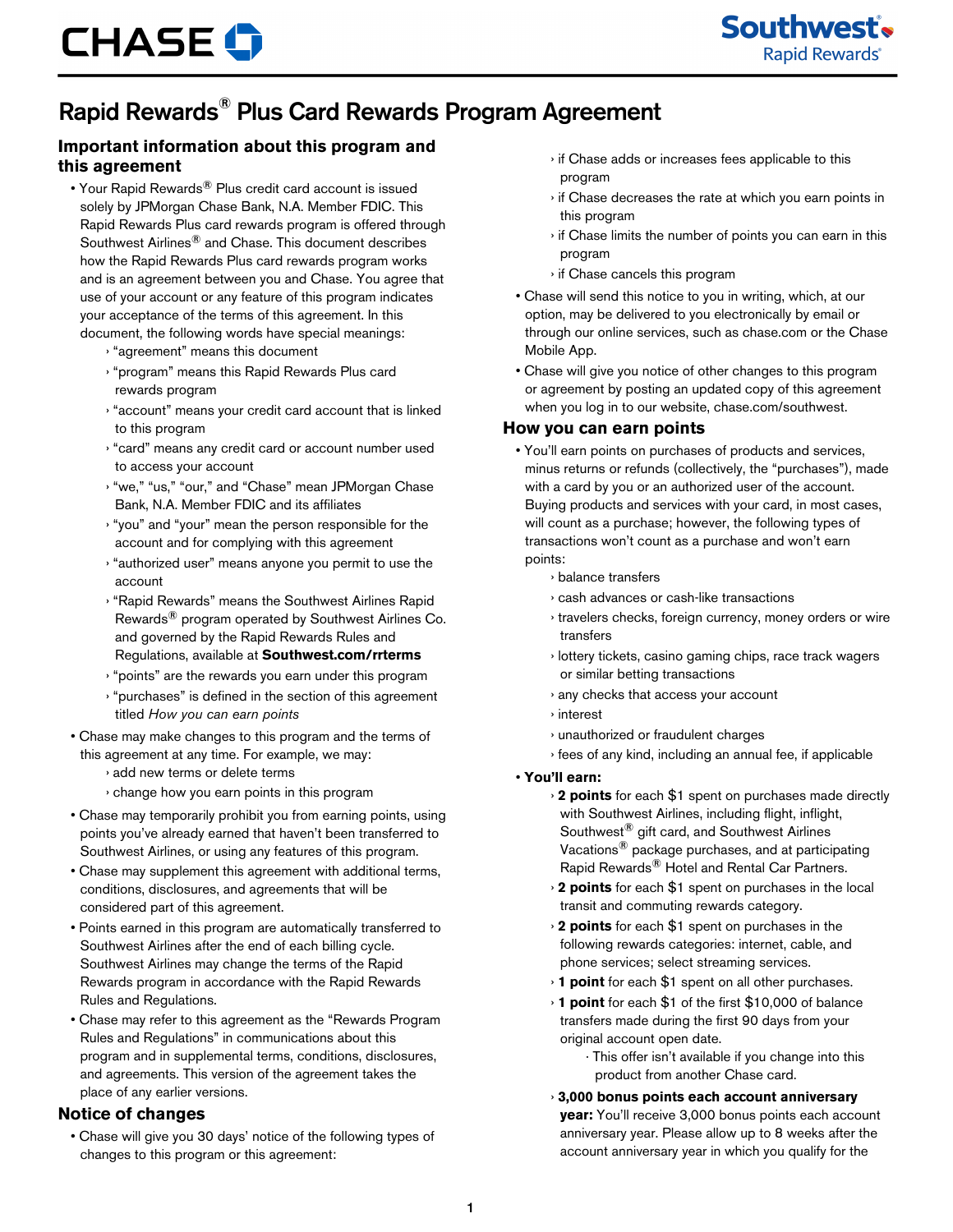# **CHASE O**

# Rapid Rewards® Plus Card Rewards Program Agreement

bonus points to become available in your Rapid Rewards account.

- · "account anniversary year" means the year beginning with your account open date through the anniversary of your account open date, and each 12 months after that.
- **Rewards Categories:** Merchants who accept

Visa/Mastercard credit cards are assigned a merchant code, which is determined by the merchant or its processor in accordance with Visa/Mastercard procedures based on the kinds of products and services they primarily sell. We group similar merchant codes into categories for purposes of making rewards offers to you. Please note:

- › We make every effort to include all relevant merchant codes in our rewards categories. However, even though a merchant or some of the items that it sells may appear to fit within a rewards category, the merchant may not have a merchant code in that category. When this occurs, purchases with that merchant won't qualify for rewards offers on purchases in that category.
- › Purchases submitted by you, an authorized user, or the merchant through third-party payment accounts, mobile or wireless card readers, online or mobile digital wallets, or similar technology will not qualify in a rewards category if the technology is not set up to process the purchase in that rewards category. For more information about Chase rewards categories, see chase.com/RewardsCategoryFAQs.

#### **Ways to earn bonus points**

• We may offer you ways to earn bonus points through this program or special promotions. You'll find out more about the number of bonus points you can earn and any other terms at the time of the offer. The additional terms will be part of this agreement.

### **Information about earning and transferring points to Southwest Airlines**

- Points are earned at the close of each monthly billing cycle, based on the purchases made during that billing cycle, plus any bonus points posted during that billing cycle, but minus any returns or refunds. If you have more returns or refunds than points earned from purchases or bonuses, then points will be deducted from your total point balance and may result in a negative point balance.
- You'll see points you've earned from card purchases on chase.com and on your monthly card billing statement.
- We may, from time to time, provide additional ways for you to see points you've earned, such as through Chase or thirdparty mobile application(s).
- Points earned during a billing cycle will be automatically transferred to Southwest Airlines after the end of each billing cycle.
- This agreement governs the receipt of points in connection with the use of your account and is separate and in addition

to the Rapid Rewards Rules and Regulations that govern your participation in the Rapid Rewards program. The Rapid Rewards Rules and Regulations are available online at **Southwest.com/rrterms** or call the Rapid Rewards Service Center at 1 800 I FLY SWA. Information in this agreement that relates to the Rapid Rewards program isn't complete or comprehensive and doesn't include all of the information that you should know about the Rapid Rewards program.

- Southwest Airlines reserves the right to amend, suspend, or change the Rapid Rewards program and/or program rules at any time without notice.
- If your membership in the Rapid Rewards program is terminated for any reason by you or Southwest Airlines, you'll no longer be eligible to use the points you've earned in this program.
- Chase will make a request to Southwest Airlines to award points to your associated Rapid Rewards account. Chase disclaims liability or responsibility for Southwest Airlines' failure to award or redeem points to or from your associated Rapid Rewards account after Chase has met its obligations to Southwest Airlines in connection with such a request.
- Reward travel is subject to taxes, fees, and other government or airport-imposed charges from \$5.60 per one-way trip. **Applicable taxes, fees, and other government or airport-imposed charges can vary significantly based on your arrival and departure destination.** The payment of any taxes, fees, and other government or airport-imposed charges is the responsibility of the passenger and must be paid at the time reward travel is booked. In some instances, the government may elect to collect the fees directly from the passenger.
- **Points expiration:** The expiration of points earned in this program that are transferred to your Rapid Rewards account will be governed by the Rapid Rewards Rules and Regulations, available at **Southwest.com/rrterms**.
- You understand that Chase and Southwest Airlines Co. exchange information about you and your accounts and that Southwest Airlines Co. may contact you regarding offers that may be of interest to you.

#### **How you can use your points**

- To use your points, go to southwest.com or call Southwest Airlines directly at 1 800 I FLY SWA.
- We may, from time to time, provide additional ways for you to use your points in addition to those described in this agreement, such as through Chase or third parties. To use your points, minimum and maximum amounts may apply, and the redemption value of points may be worth less than other reward options offered directly through this program or the Rapid Rewards program. You'll find out about any additional terms and conditions before you use your points. Any additional terms, conditions, disclosures or agreements provided by us or the third party related to the use of points will be part of this agreement.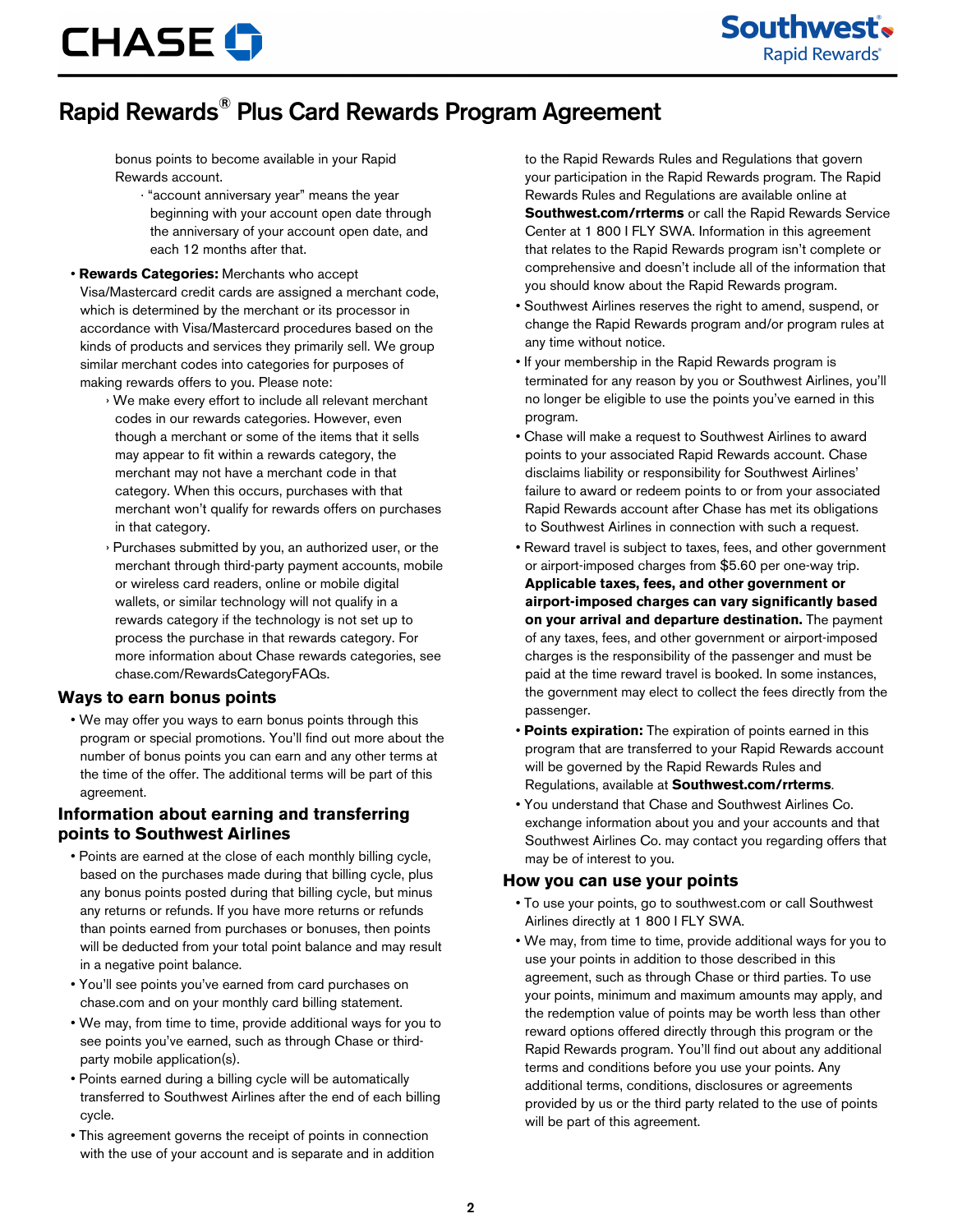# Rapid Rewards® Plus Card Rewards Program Agreement

## **How you could be prohibited from earning or having points transferred**

- We may temporarily prohibit you from earning points and we may not transfer points you've already earned to Southwest Airlines:
	- › if you don't make at least the minimum payment on your account within 30 days of the due date.
	- › if we suspect that you've engaged in fraudulent activity related to your account or this program.
	- › if we suspect you've misused, in any way, the Rapid Rewards program to which points are transferred under this program.
	- › if we suspect that you've misused this program in any way, for example:
		- · by repeatedly opening or otherwise maintaining credit card accounts for the purpose of generating rewards
		- · by manufacturing spend for the purpose of generating rewards
- You can begin earning points again and any points that we've held will be transferred to Southwest Airlines in the next billing cycle after your account becomes current or when we no longer suspect fraud or misuse of the account or this program.

#### **How you could lose your points**

- **You'll immediately lose all points that haven't been transferred to Southwest Airlines if your account status changes, or your account is closed, for any of the following reasons:**
	- › you don't make at least the minimum payment on your account within 60 days of the due date
	- › you fail to comply with this or other agreements you have with Chase
	- › we believe you may be unwilling or unable to pay your debts on time
	- › you file for bankruptcy
	- › we believe that you've engaged in fraudulent activity related to your account or this program
	- › we believe you've misused, in any way, the Rapid Rewards program to which points are transferred under this program.
	- › we believe that you've misused this program in any way, for example:
		- · by repeatedly opening or otherwise maintaining credit card accounts for the purpose of generating rewards
		- · by manufacturing spend for the purpose of generating rewards
- We won't reinstate points you lose, unless we've made an error.
- If your account is closed for any other reason, we'll automatically transfer any points earned to Southwest Airlines, as long as you don't lose them for any of the reasons described in this agreement.

# **Other important information you should know**

- Points aren't your property and have no cash value. Additionally, points can't be transferred by operation of law, such as by inheritance, in bankruptcy or in connection with a divorce.
- Your participation in this program may result in miscellaneous income received from Chase and we may be required to send you, and file with the IRS, a Form 1099-MISC (Miscellaneous Income) or Form 1042-S (Foreign Person's U.S. Source Income Subject to Withholding) for the year in which you participate and are awarded the benefits of this program. You are responsible for any tax liability related to participating in this program. Please consult your tax advisor if you have any questions about your personal tax situation.
- We may assign our rights and obligations under this agreement to a third party, who will then be entitled to any of our rights that we assign to them.
- We're not responsible for any disputes you may have with any authorized users on your account about this program.
- Chase, Southwest Airlines and their respective third-party service providers, affiliates, directors, officers, employees, agents or contractors make no representations or warranties, either express or implied, including, those of merchantability, fitness for intended use or a particular purpose and otherwise arising by law, custom, usage, trade practice, course of dealing or course of performance. You release Chase, Southwest Airlines and their respective third-party service providers, affiliates, directors, officers, employees, agents and contractors for all activity in connection with this program, including but not limited to, use of this program, and any redemption for or purchase of products or services through this program.
- You agree to indemnify and hold Chase, Southwest Airlines and their respective third-party service providers, affiliates, directors, officers, employees, agents and contractors harmless from and against any loss, damage, liability, cost, or expense of any kind (including attorneys' fees) arising from your or an authorized user's: use of this program, any fraud or misuse of this program, violation of this agreement and/or violation of any applicable law or the rights of any third party.
- The merchants and third-party service providers that participate in this program are not affiliated with us and are not sponsors or co-sponsors of this program. All participating merchant and third-party service provider names, logos, and marks are used with permission and are the property of their respective owners. Participating merchants and third-party service providers are subject to change without notice.
- Participating merchants and third-party service providers are responsible for the quality and performance of any products or services they provide. Chase is not responsible for any aspects of the products and services provided by participating merchants or third-party service providers.
- This program is void where prohibited by federal, state, or local law.
- This agreement and use of this program is governed by